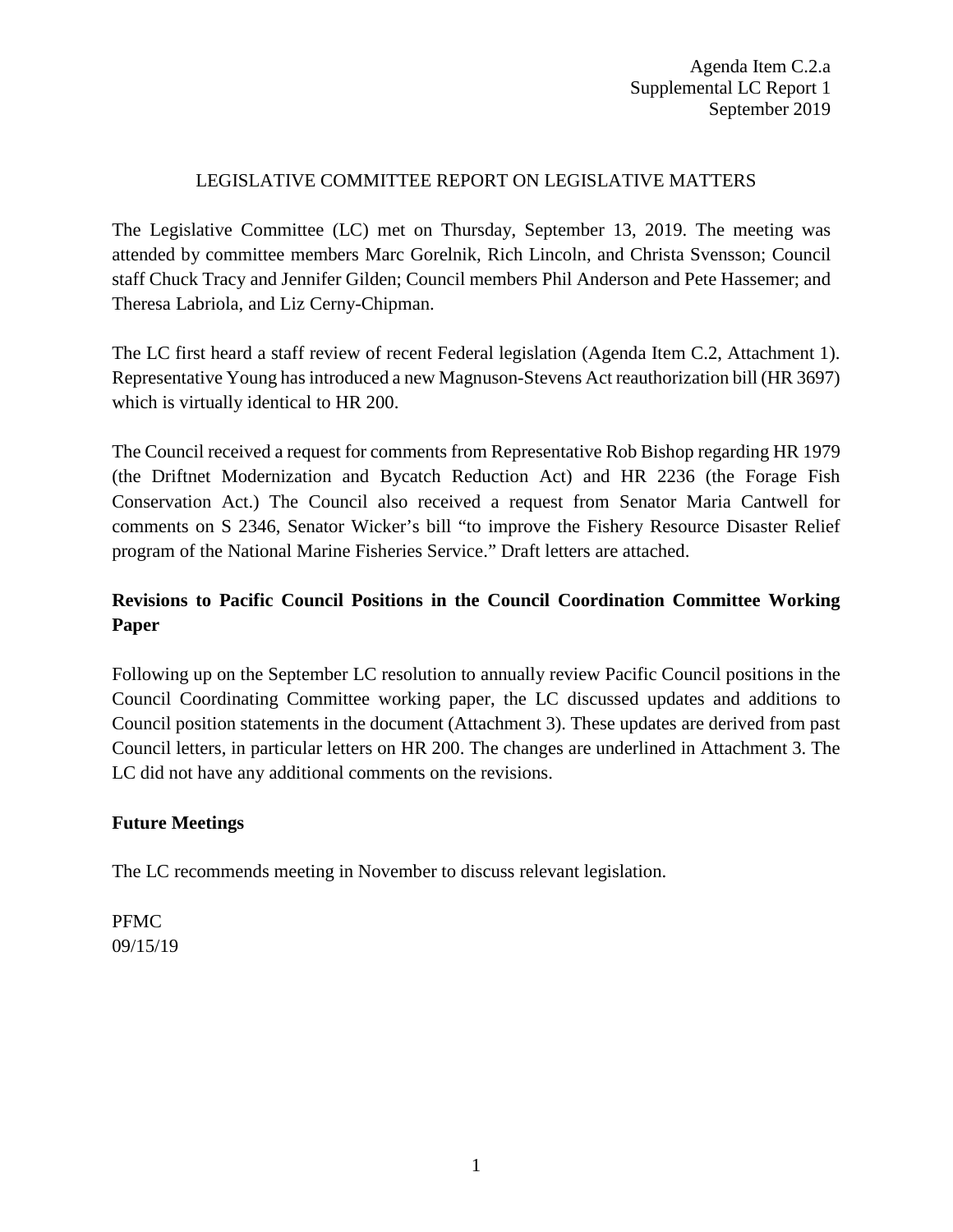# DRAFT LETTER TO REPRESENTATIVE BISHOP

September 20, 2019

The Honorable Robert Bishop House of Representatives 123 Cannon Building Washington, DC 20515

#### Dear Mr. Bishop:

Thank you for your September 6 request for comments by the Pacific Fishery Management Council on HR 1979 (the Driftnet Modernization and Bycatch Reduction Act) and HR 2236 (the Forage Fish Conservation Act). The Council and its Legislative Committee reviewed the bills and have the following remarks.

## **HR 1979: The Driftnet Modernization and Bycatch Reduction Act**

Your letter asks the Council to explain the current status of "alternative fishing practices that minimize the incidental catch of living marine resources" and to assess "what alternatives to the current fishing gear are being considered."

The Council has several methods for minimizing the incidental catch of living marine resources in the highly migratory species fishery (where drift gillnetting currently takes place). These include:

- The Pacific Leatherback Conservation Area, which prohibits drift gillnet fishing from August 15 to November 15 in roughly 213,000 square miles within the exclusive economic zone (EEZ).
- A closure to protect Pacific loggerhead turtles from drift gillnet gear during a forecasted or concurrent El Niño event, located south of Point Conception, California and west of 120° W. longitude from June 1 – August 31.
- Closures to protect common thresher sharks within 75 miles of California mainland from June 1 through August 14 and in the entire EEZ from February 1-April 30.
- Closures around the Channel Islands.
- Regulations that require large mesh drift gillnet fishing off the West Coast to be equipped with acoustic pingers and extenders, primarily to deter entanglement of marine mammals.

Other commercial gear types authorized under our Highly Migratory Species Fishery Management Plan (HMS FMP) include harpoon, surface hook-and-line, purse seine, and pelagic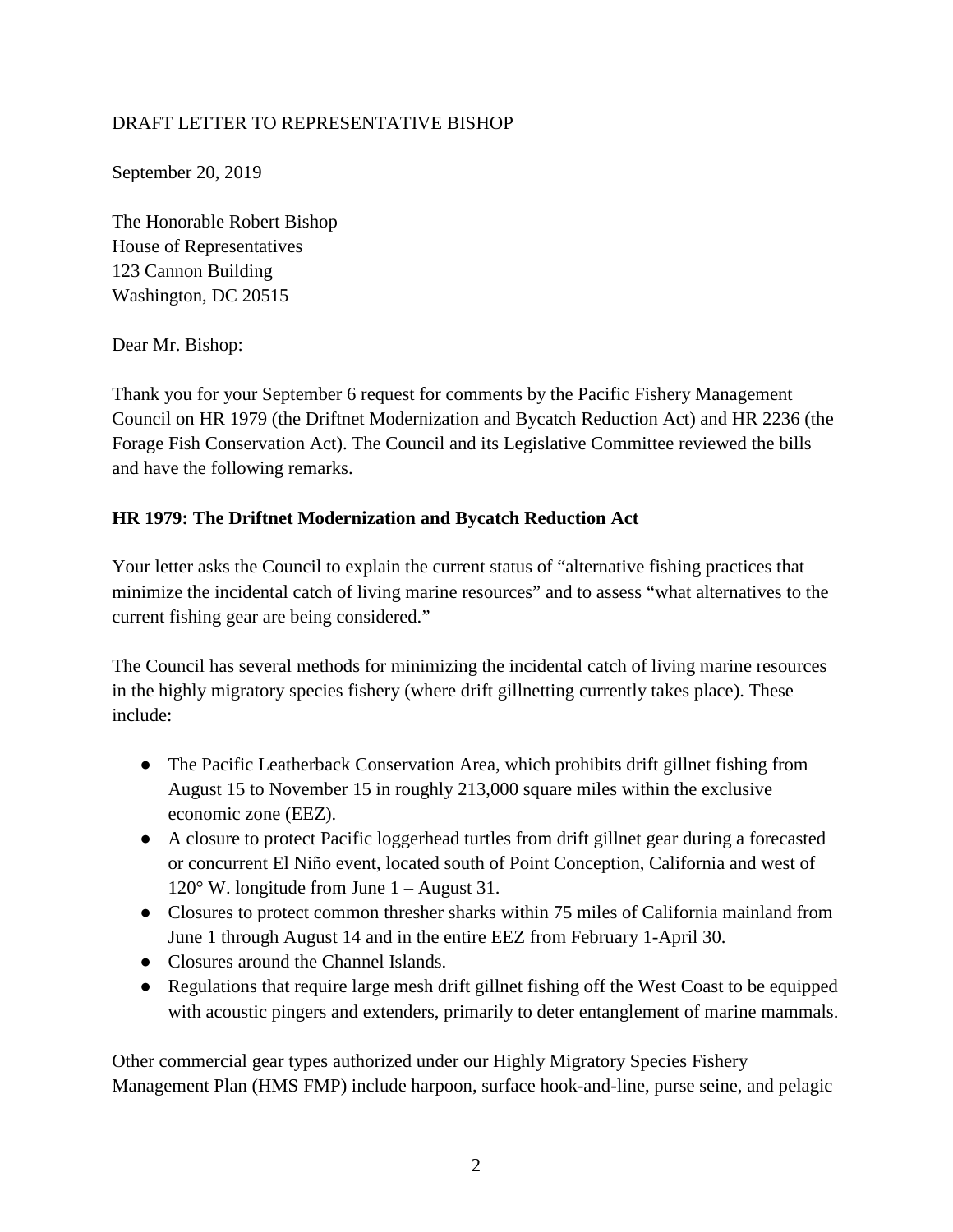longline<sup>[1](#page-2-0)</sup>. In addition, exempted fishing permits (EFPs) are currently being used to study alternative gears. EFPs are part of the process of evaluating new gear configurations. Current EFPs are exploring fishing with pelagic longline (currently prohibited within the EEZ) and multiple EFPs to test deep-set buoy gear, a new gear type.

Deep-set buoy gear is a line fishing gear in two configurations: standard buoy gear and linked buoy gear. Both configurations require the hooks to be set below a minimum depth, and require that buoys are configured to avoid entanglement. The gear is fished during specified hours and must be actively tended.

As you may know, at its September meeting the Council [approved] a new Federal fishery for deep-set buoy gear. At its November meeting, the Council is scheduled to consider initiating an HMS FMP amendment to authorize shallow-set pelagic longline gear

# **HR 2236: Forage Fish Conservation Act**

In your letter, you asked the Council to comment specifically on the need for further management and conservation of forage fish and the feasibility of developing management plans that meet the requirements outlined in HR 2236.

As you know from the recent letter we sent to Senator Cantwell (attached), the Pacific Council strongly believes in the importance of protecting forage fish not only on the Pacific Coast, but throughout U.S. coastal waters. This concern is shared by all eight regional councils as evidenced by the consensus statement in our Council Coordination Committee [Working Paper](https://static1.squarespace.com/static/56c65ea3f2b77e3a78d3441e/t/5b646a2e352f53457955224f/1533307440298/CCCWorkingPaper052418.pdf) on MSA reauthorization issues. While the Pacific Council appreciates the need for protection of forage fish resources, we do not believe, and have demonstrated, that legislation is not necessarily required whence the Council chooses to protect forage fish resources. The letter to Senator Cantwell outlines the many actions we have taken to protect forage fish in our region. While it is possible to craft legislation to require such actions, the challenge is to do so without infeasible requirements. In this instance, we have some concerns with HR 2236.

Section 5 requires Councils' Scientific and Statistical Committees to provide advice on maintaining a sufficient abundance, diversity, and localized distribution of forage fish populations to support their role in marine ecosystems. This level of information is simply not available on an ecosystem scale, and the dynamic nature of such factors would make it likely to be outdated before the information could be compiled, communicated or acted upon. It is also likely that even if those limitations were overcome, any attempt to manipulate the system to

<span id="page-2-0"></span><sup>&</sup>lt;sup>1</sup> Under the HMS FMP, shallow-set longline, used to target swordfish, is prohibited based on the Endangered Species Act section 7 consultation for the original implementation of the fishery management plan. Deep-set longline, used to target tunas, is permitted outside the west coast EEZ east of 150° W longitude. However, vessels permitted under the WPFMC's Pelagics FEP are permitted to fish with shallow-set longline gear outside the west coast EEZ both east and west of 150 W longtitude and land in west coast ports. Those vessels may also fish using deep-set gear and land in west coast ports.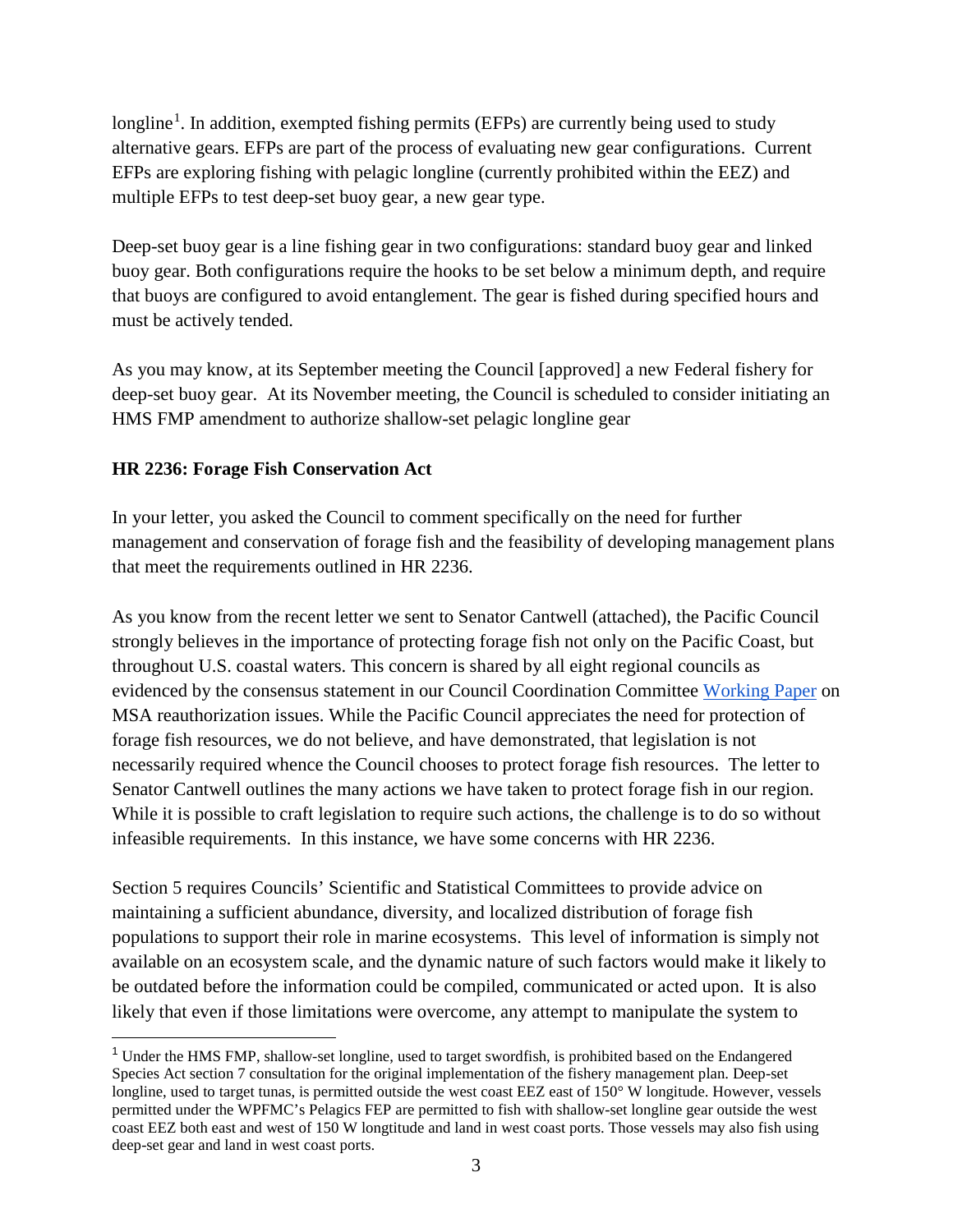achieve a more desirable state would quickly demonstrate how little control we can exert on such dynamic systems and would likely have unintended consequences as well.

Section 7 requires Councils, when setting annual catch limits (ACLs) for managed forage fish fisheries, to assess and reduce ACLs by the dietary needs of fish species and other marine wildlife, such as marine mammals and birds, for which forage fish is a significant part of their diet. Calculating the dietary needs of fish and marine wildlife species that rely on forage fish would be a nearly impossible task for any Council, given the current lack of understanding about which species rely on forage fish, the extent to which they rely on forage fish versus other sources of food, which forage fish they rely upon, and the population size of both predator and prey species. In addition, the biomass of short-lived forage fish can change dramatically in a short timeframe. It is a challenge for managers to reliably track the population sizes of the forage fish that we manage, without having to do the same for unmanaged species.

We believe the Pacific Council has crafted a feasible solution to this problem: to manage our coastal pelagic species fisheries conservatively, and to establish protections for unmanaged forage species and a process for considering future management of those species. We consider the impact of forage fish to the ecosystem and fishing communities to inform optimum yield and annual catch limit decisions for managed forage species in our Coastal Pelagic Species Fishery Management Plan. One of the eleven goals and objectives in the plan is to "Provide adequate forage for dependent species." In addition, our harvest control rules for coastal pelagic species include built-in reductions in allowable harvest if biomass estimates and ecosystem indicators point to declining stock status. This harvest control rule closed the directed sardine fishery in 2015, four years before the stock reached its current overfished status due to changing environmental conditions. We have also prohibited the development of fisheries for krill and other unmanaged forage stocks, as described further in our letter to Senator Cantwell.

To summarize, we believe strongly in protecting forage fish stocks. We have concerns that some requirements in this section of HR 2236 would be infeasible to implement. However, we believe that our regionally responsive approach to protecting the forage base is reasonable and effective.

Thank you again for the opportunity to comment on these bills. Should you have any additional questions, please do not hesitate to contact us.

Sincerely, etc.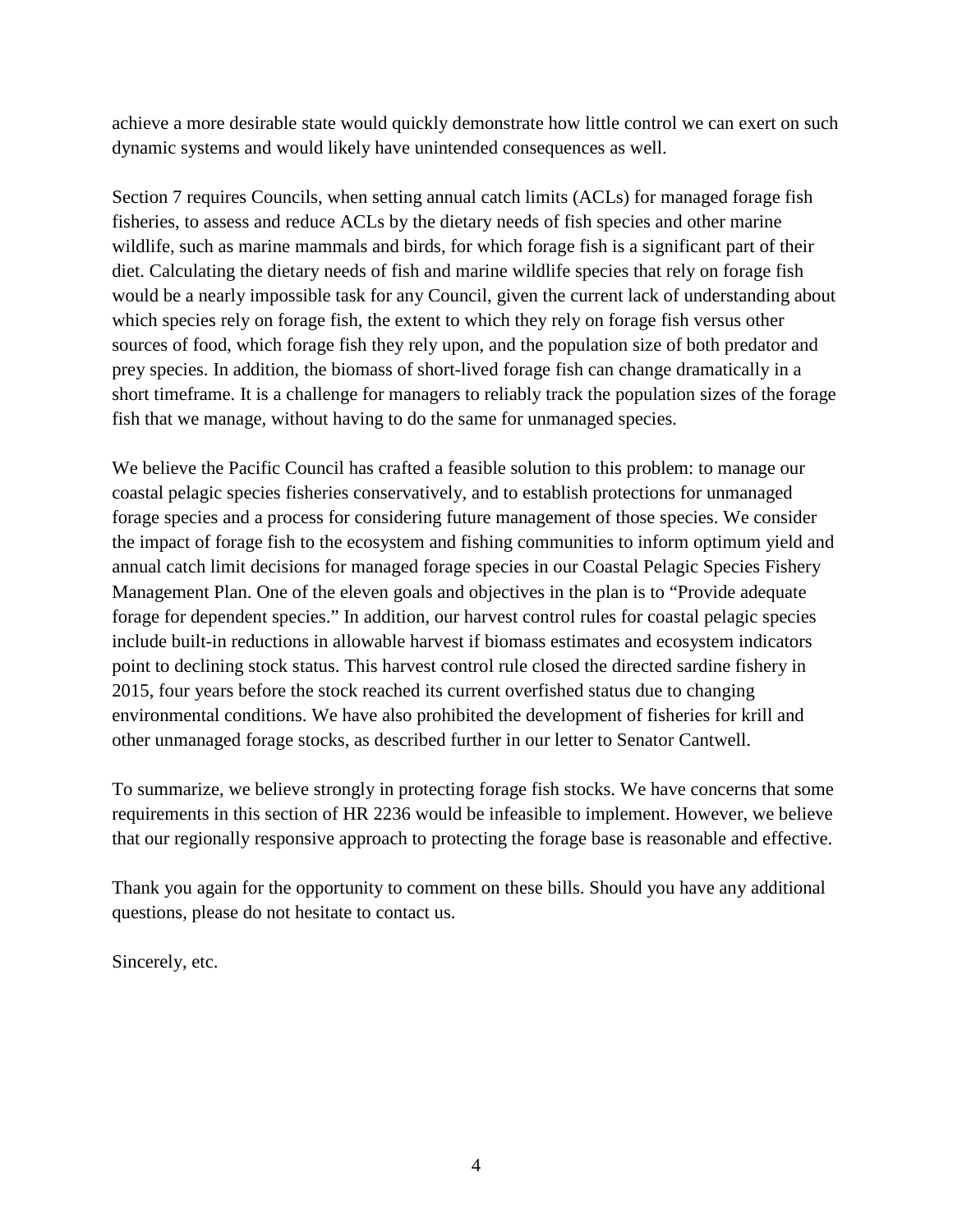#### DRAFT LETTER TO SENATOR CANTWELL

September 20, 2019

The Honorable Maria Cantwell ADDRESS Washington, DC 20515

Dear Ms. Cantwell:

Thank you for your September 11 request for comments by the Pacific Fishery Management Council on S. 2346, Senator Wicker's bill on disaster relief. The Council and its Legislative Committee reviewed the bills and have the following remarks.

First, we support any effort to expedite the dissemination of disaster relief funding. It is notable that funds have yet to be allocated for the 2016 California salmon disaster. Given the feedback we have received from constituents, we are concerned about the lag between a disaster declaration and the subsequent monetary relief for our constituents. We support legislation and other measures to address this issue so that relief can be provided to those who are affected by these disasters.

We do have concerns about Section  $2(e)(3)$  of the Wicker bill, which states that "a fishery" subject to overfishing in any of the 3 years preceding the date of a determination under this section is not eligible for a determination of whether a fishery resource disaster has occurred unless the Secretary determines that overfishing was not a contributing factor to the fishery resource disaster."

Currently, there is no distinction between fisheries that are designated "overfished" due to actual overfishing and those that are designated "overfished" as a result of non-fishing-related causes such as drought and habitat loss. Sacramento and Klamath River fall Chinook are currently designated as overfished, and drought conditions--combined with habitat loss, dams, water withdrawals, and a host of other non-fishing factors--are believed to be the primary cause of the decline leading to the designation. We recognize that this provision allows for Secretarial discretion regarding the cause of the overfishing designation, but believe this is a good example of why it is important to change the wording in the Magnuson-Stevens Fishery Conservation and Management Act.